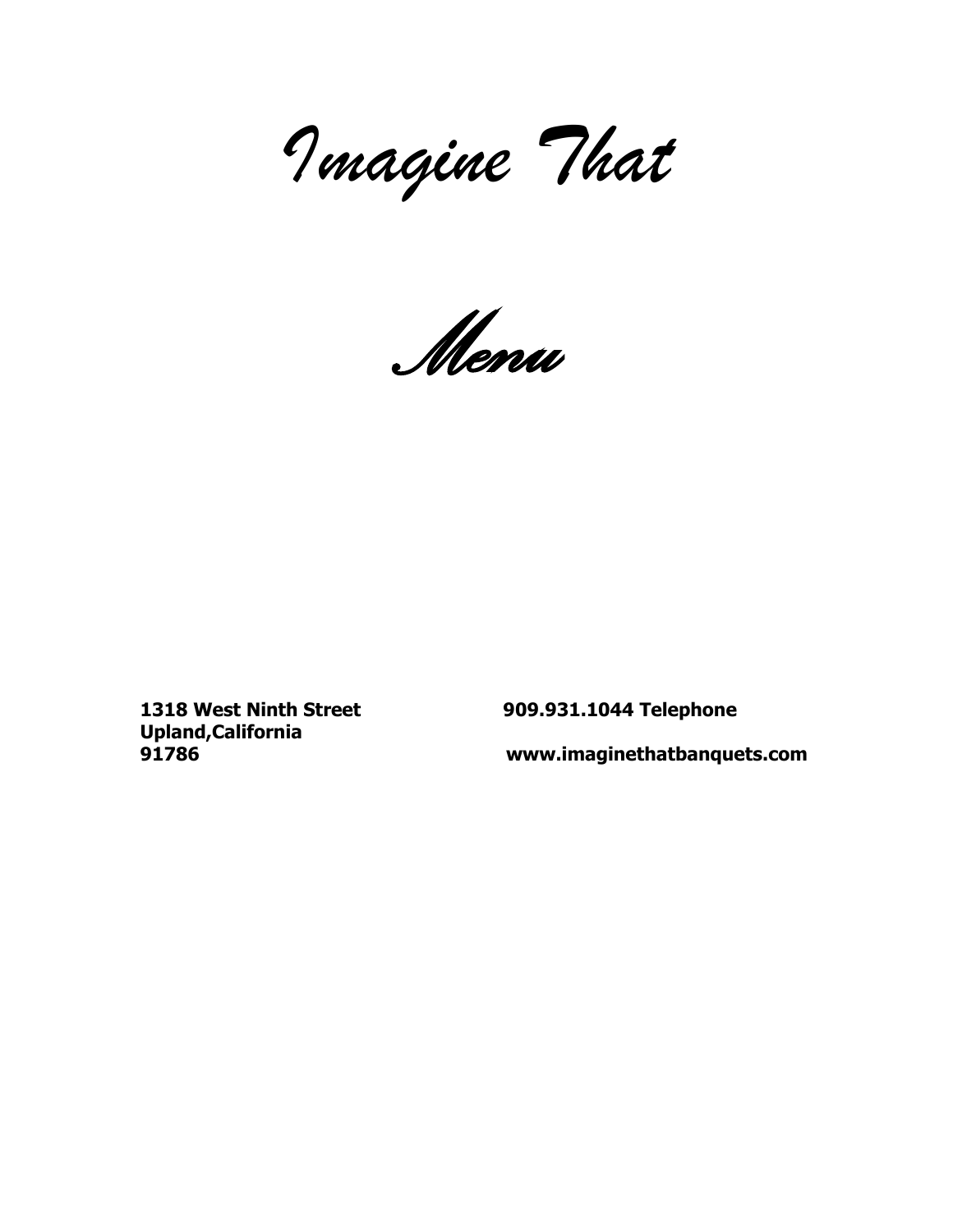# **HOT HORS D'OEUVRES MENU**

## **(Serves approximately 40 guests per tray at approximately 2-3 pieces per guest for light hors d'oeuvres)**

- **\$135.00 - Teriyaki or Barbecue Meatballs**
- **\$125.00 - Mozzarella Cheese Sticks with Marinara Sauce**
- **\$125.00 - Jalapeño Poppers Served with Ranch Dressing Dip**
- **\$165.00 - Artichoke Crab Dip with Assorted Toasted Breads**
- **\$145.00 - Chicken Drummettes**
- **\$145.00 - Cajun Chicken Wings with Blue Cheese Dressing**
- **\$145.00 - Spring Rolls with Sweet and Sour Sauce**
- **\$145.00 - Fried Pot Stickers with Hot Dipping Sauce**
- **\$185.00 - Spiced Chicken Brochettes with Spicy Peanut Sauce**
- **\$225.00 - Shrimp Brochettes**
- **\$225.00 - Scallops Wrapped in Bacon**
- **\$225.00 – Bacon Wrapped Shrimp**
- **\$225.00 – Beef or Chicken Skewers**

# **COLD HORS D'OEUVRES**

- **\$95.00 - Potato Chips with Ranch Dip or Tortilla Chips with Salsa**
- **\$95.00 - Assorted Vegetables with Ranch Dressing**
- **\$155.00 - Assorted Crackers and Cheeses**
- **\$125.00 -Tortilla Rolls with Cream Cheese, Cilantro, Bacon, Red Peppers and Ortega**
- **\$140.00 - Assorted Fresh Fruit**
- **\$145.00 - Bruschetta**
- **\$215.00 - Assorted Crackers, Seasonal Fresh Fruits and Cheeses**
- **\$215.00 - Assorted Miniature Sandwiches (60 count)**
- **\$225.00 - Jumbo Prawns on Ice with Cocktail Sauce**

**\* Hors d'oeuvres are not included in basic package pricing**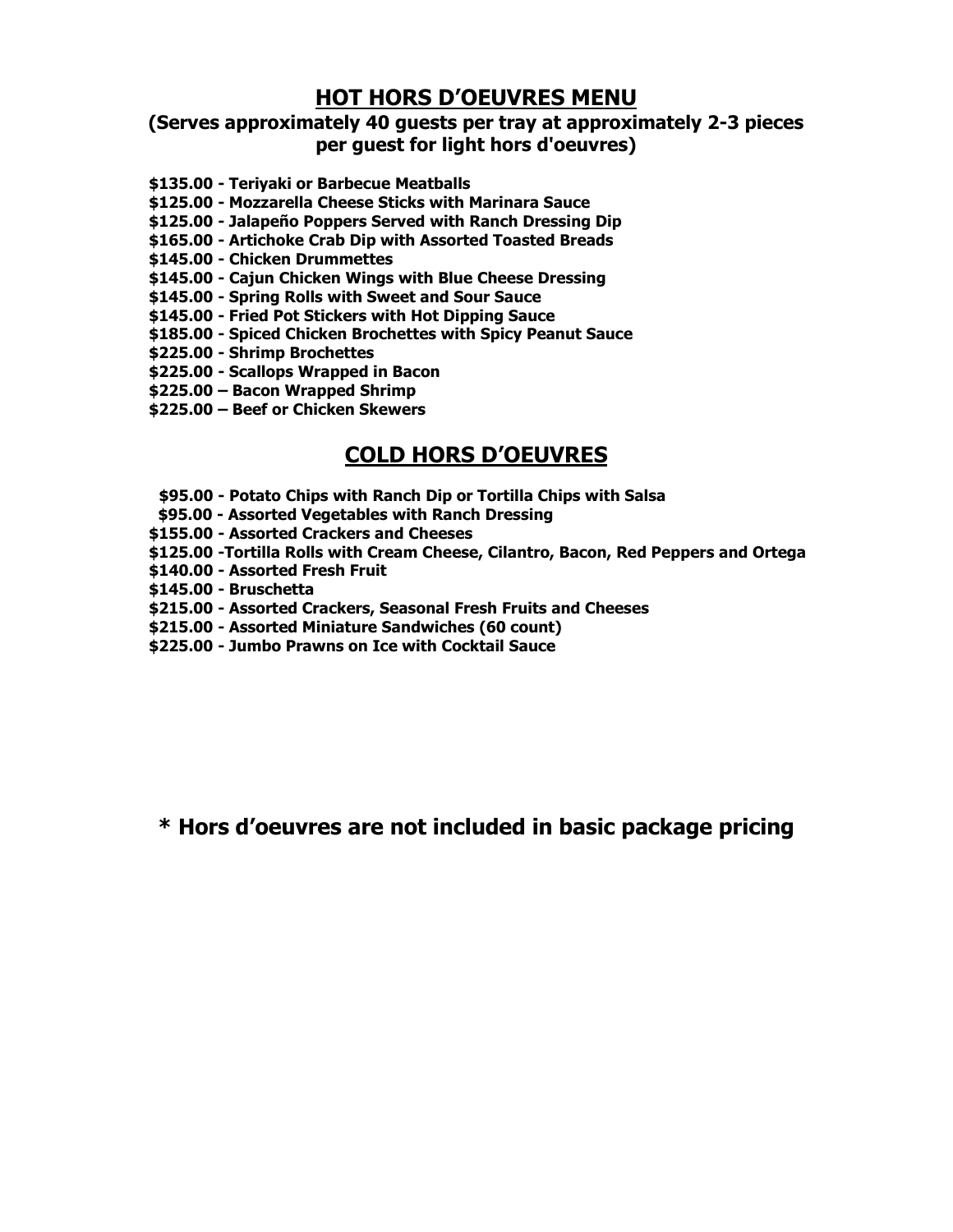# **AMERICAN MENU**

#### **(add \$5.00 per person for sit-down style serving)**

### Choose One Salad:

- **House Garden Greens** Your Choice of Two Dressings: House Ranch, Blue Cheese, Italian, Thousand Island or Raspberry Vinaigrette.
- **Spinach Salad –**Served with bacon dressing.

### Choose One Vegetable:

- **Mixed Vegetables –** Fresh steamed seasonal vegetables with olive oil, herbs, and seasoning.
- **Mixed Zucchini –** Sautéed with fresh garlic. onion and herbs.
- **Broccoli with Cheese Sauce –** Fresh steamed broccoli with cheddar sauce served on the side.
- **Green Beans Almondine –** Fresh steamed green beans with sliced almonds and butter.
- **Buttered Corn –** Steamed yellow corn sautéed in fresh butter.
- **Glazed Julienne Carrots –** Fresh julienne cut carrots sautéed with orange juice, butter and brown sugar.
- **Asparagus-** Fresh steamed asparagus with olive oil and seasoning (add \$2 per person)

### Choose One Starch, Add \$4.00 Per Person For Two:

- **House Potatoes –** Oven roasted baby red potatoes with fresh herbs, garlic, olive oil, and paprika.
- **Garlic and Cheese Mashed Potatoes –** Fresh potatoes whipped with garlic butter, and cheddar cheese.
- **Rice Pilaf –** Oven cooked rice in a chicken broth.
- **Wild Rice –** Steamed blend of brown and wild rice with onion in a light beef broth.
- **Choice of Pasta –** Served in a creamy Alfredo sauce.
- **Anna Potatoes –** Thickly sliced potatoes with a creamy cheese sauce (Add \$2 per person)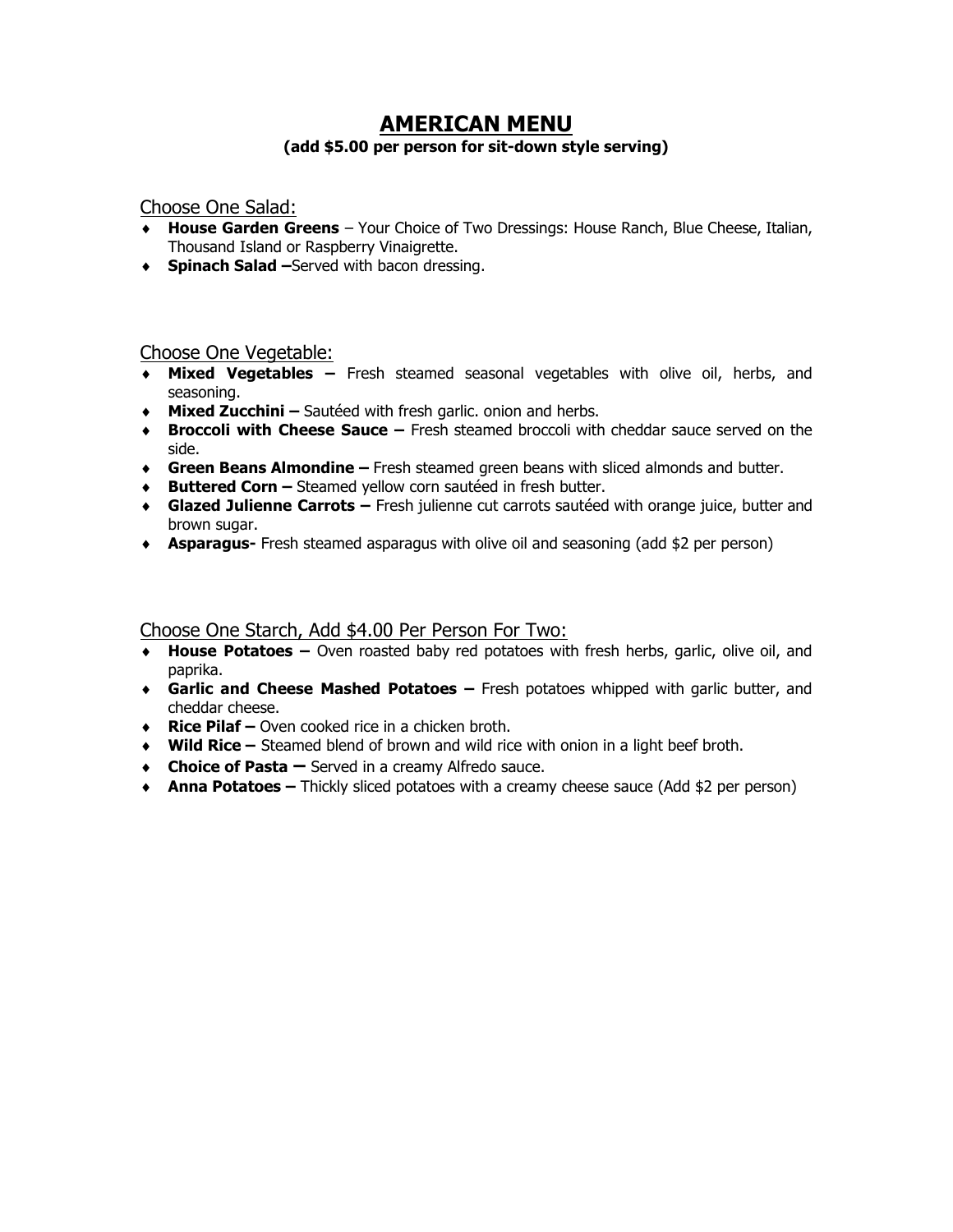### Choice of One from the Following:

**\* Tilapia** Fish sautéed in onions, butter, chardonnay wine and clam juice

**\* Beef Tri Tip –** Thinly sliced and topped with our famous red wine bordelaise sliced mushroom sauce, or au jus sauce, green peppercorn sauce or pulled beef served in our light barbecue sauce.

### **\*\*\*Upgrade beef at market price\*\***

### **BONELESS, SKINLESS CHICKEN BREAST**

- **Chicken Dijonnaise –** topped with a chardonnay wine, honey mustard cream sauce
- **Chicken Teriyaki –** topped with a light teriyaki pineapple sauce and toasted sesame seeds.
- **Chicken Picatta –** sautéed in a light cream sauce with white wine, capers
- **Chicken Lorraine –** diced bacon, onions, mushrooms, spinach and Swiss cheese, deglazed with Chablis white wine in a light cream sauce.
- **California Chicken –** seasoned and topped with pepper jack cheese, avocado and sliced tomatoes.
- **Chicken Basil –** fresh basil and white wine in a light cream sauce.
- **Chicken Pesto –** basil, olive oil, garlic, pinenuts, and Parmesan cheese, served in a light cream sauce.
- **Chicken Citron –** sautéed in butter and topped with a lemon, garlic and white wine sauce.
- **Chipotle Chicken** sautéed with smoked Chipotle peppers and onions in a light cream sauce.
- **Chicken in Rosemary Sauce** fresh rosemary, onions, red wine and beef stock then thickened with butter.
- **Tequila Chicken** simmered in cream with roasted jalapeño peppers, chopped onions, Patron tequila and chicken broth.
- **Chicken Au Natural** grilled until very soft and served in a delicious broth.
- **Cajun Chicken** Cajun seasoning

## **VEGETARIAN MENU**

#### **(Offered as alternate entrée for selected guests preference)**

- **Pasta Primavera with Julienne of Vegetables**
- **Vegetarian Lasagna**
- **Eggplant Parmesan with Marinara Sauce**
	- **Inquire with the office for Vegan Menu**

# **CHILDREN'S MENU**

**(Offered with any of our menus for children ages 2-6) (Only one item selection per event)**

- **Fettuccini Alfredo**
- **Spaghetti In Marinara Meat Sauce**
- **Hot Dogs & Fries**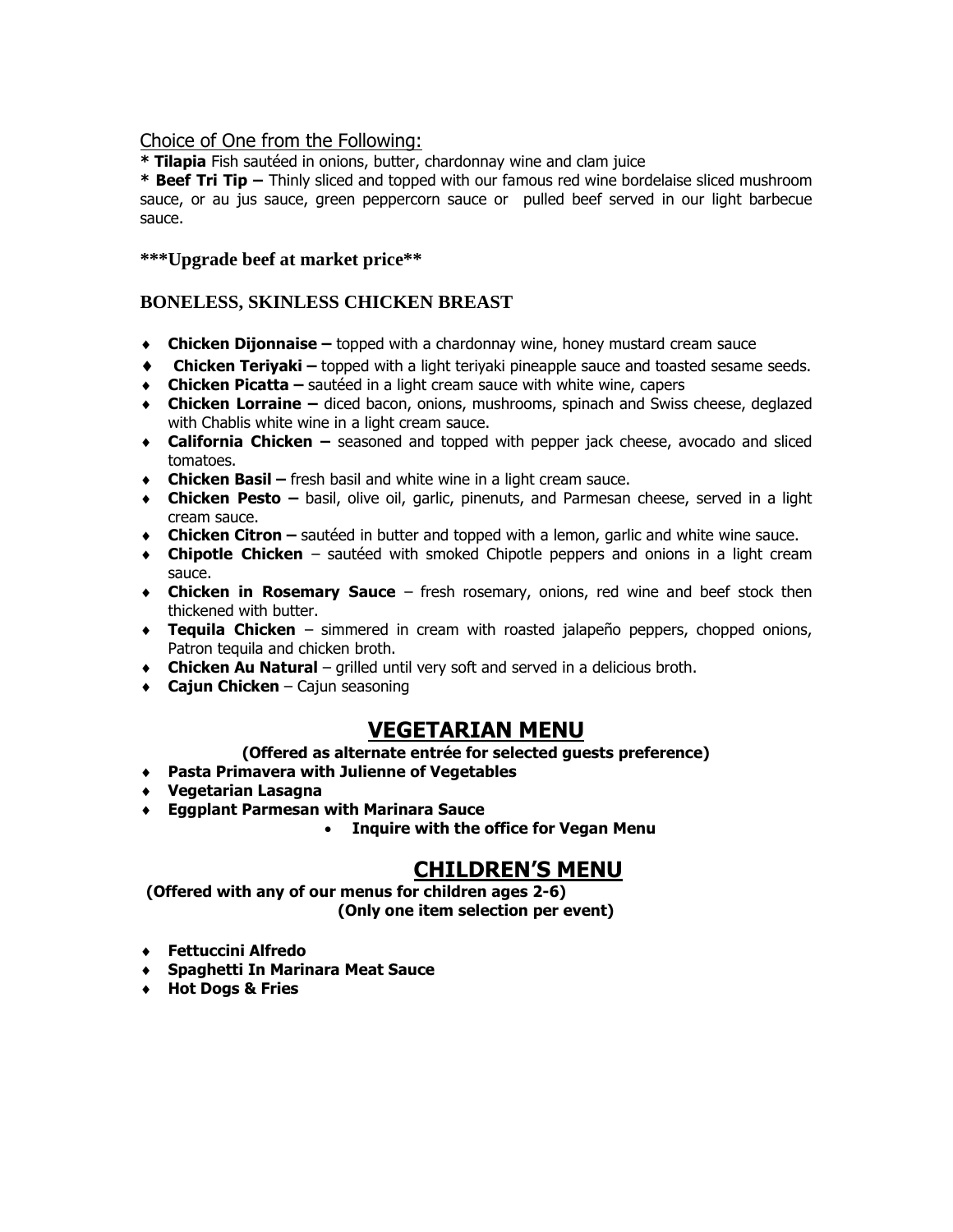# **MEXICAN MENU**

## **(add \$5.00 per person for sit-down) Served with flour and corn tortillas or rolls with butter**

### Rice:

**Spanish Rice –** Cooked in tomato paste with onions, chili powder, herbs and spices.

### Choose One Bean:

- **Refried Beans –** Fried with lard and our special blend of spices.
- **Boiled Beans –** Cooked with herbs and spices.
- **Black Beans –** Baked with bacon, onions and spices.

### Choose One Salad:

- House Garden Greens *with Your Choice of two dressings: house ranch, blue cheese*, *Italian, thousand island or raspberry vinaigrette*.
- **Potato Salad –** Country-style potato salad with chopped onions and celery, diced hard boiled eggs, tossed in a mayonnaise and mustard dressing with special seasoning.
- Chips and salsa

## Choice Of One Entrée:

- **Barbacoa –** Marinated beef with dried chilies, onions, garlic and spices, slowly cooked for hours until tender.
- **Birria – Beef** Marinated overnight with California chilies, ancho chilies, chipolata chilies and spices, then slowly braised until it falls off the bone.
- **Ground Beef Taco Bar –** Ground beef, cheese, diced tomato, shredded lettuce, olives and salsa
- **Carne Asada –** Ranchero meat made with traditional spices and chilies.
- **Tilapia Fish** Grilled or baked with tequila lime sauce**.**
- **Fajita –** Served with your choice of chicken or beef, grilled onions, red and green peppers, cilantro and tortillas.
- **Chipotle Chili Chicken** sautéed with smoked Chipotle peppers and onions in a light cream sauce.
- **Tequila Chicken** simmered in cream with roasted jalapeño peppers, chopped onions, Patron tequila and chicken broth.
- **Cilantro Chicken** sautéed with finely chopped cilantro and onions with olive oil, roasted green bell peppers in a light cream sauce.
- **Chicken Mole** simmered in mole
- **Cilantro Chicken** Cream sauce with finely chopped cilantro and onions with olive oil, roasted green bell peppers and fresh chicken broth